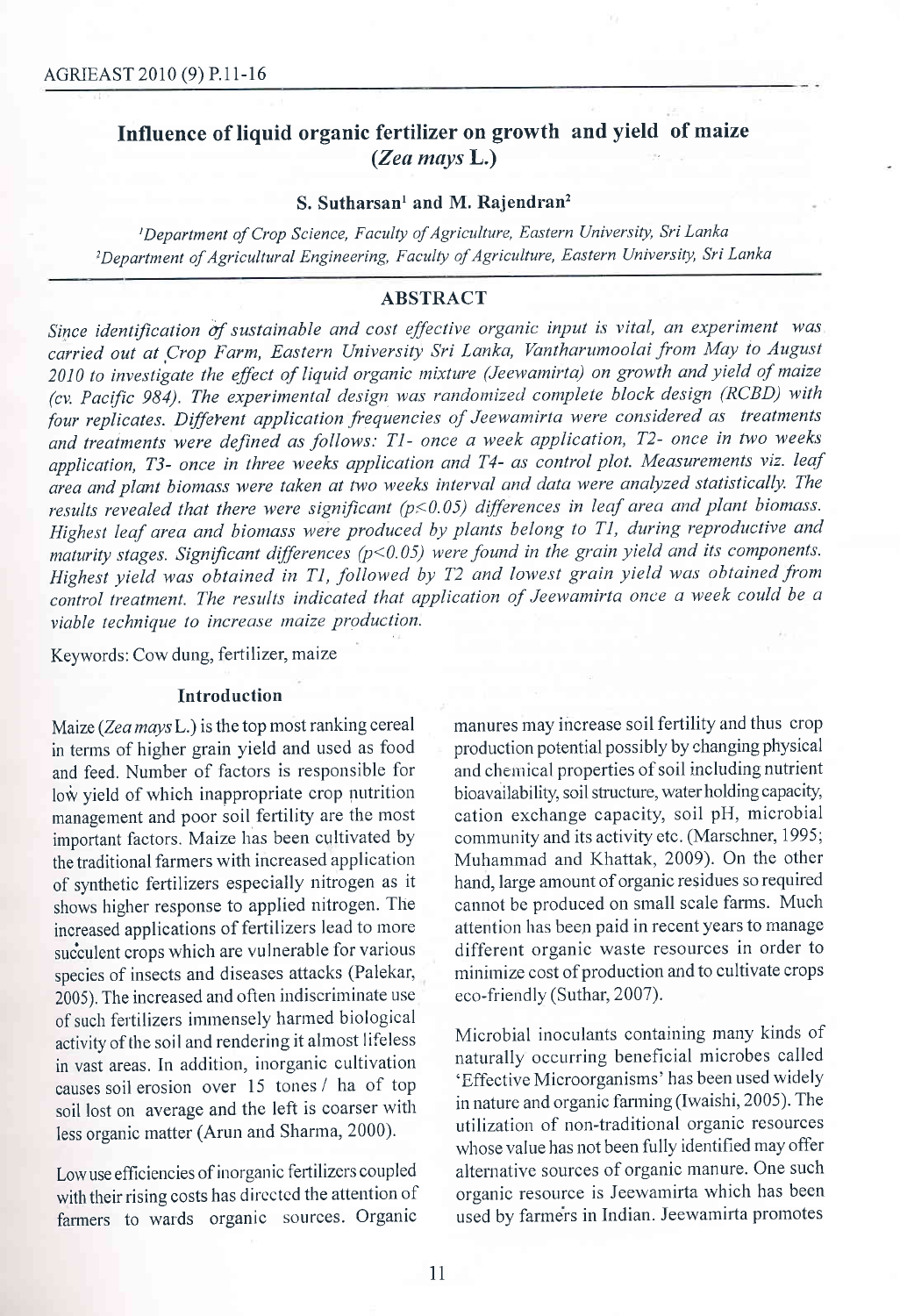#### AGRIEAST 2010 (9)

immense biological activities in the soil and makes the nutrient available to the crops (Palekar, 2005). However, the use of Jeewamirta as an organic source for cultivation has been poorly investigated. Hence, in this study maize was used as an indicator crop to investigate the effects of Jeewamirta on growth and yield of maize (Zea mays L.).

## Materials and Methods

This experiment was conducted at Crop Farm, Eastern University, Sri Lanka, Vantharumoolai from May to August 2010 to find out the influence of Jeewamirta on growth and yield of maize. The soil type was sandy regosol. The experiment was laid out in Randomized Complete Block Design (RCBD) with four replicates. Rotted cow dung at the rate of  $10$  t/ha was applied as basal and therealter Jeewamirta was applied as source of plant nutrients. Different application frequencies of Jeewamirta were considered as treatments and treatments were defined as follows: T1- once a week application, T2- once in two weeks application, T3- once in three weeks application and T4- as control plot. Liquid organic mixture (Jeewarnirta) was prepared in a 200 L plastic barrel with the ingredients at the rate of  $10 \text{ kg}$  of cow dung and 10 L of urine from indigenous cow, 2 kg of Jaggery, 2 kg of pulse powder and a handful of farm soil per acre. The all six ingredients were mixed in plastic barrel and stirred well. Then the barrel was covered with gunny mat. The barrel

was placed in shade and stirred in clockwise twice a day in order to accelerate microbial activities. The prepared Jeewamirta was applied after three days of fermentation. Jeewamirta was diluted 10 times with water before application. All the agronomical practices except those under study kept normal and uniform for all the treatments. Parameters such as leaf area and plant biomass were taken at 4, 6, 8, 10, 12 weeks after sowing (WAS). At 15 WAS, harvested cobs were air dried and parameters such as number of grains per row, number of seeds per cob, 100 seed weight and final grain yield (Mt) per ha were measured. The data gathered in each observation were statistically analyzed using SAS 9.1 version statistical software package and mean comparison was performed within treatments using DMRT test at  $5%$  significant level.

#### **Results and Discussion**

## l. Lenf Arcn

There were significant differences in leaf area between treatments (Table 1). At 4<sup>th</sup> WAS maximum leaf area of  $3227.3$  cm<sup>2</sup> was recorded at T3, followed by T2 (3137.3 cm<sup>2</sup>) and T1 (3123.3) cm<sup>2</sup>). The minimum leaf area of  $626.8$  cm<sup>2</sup> was recorded in control treatment. Availability of nitrogen decreased in soil just after application of Jeewamirta due to immobilization and then increased with time.

| Treatment      | At 4th week                 | At 6th week                 | At 8th week                  | At 10th week                 | At 12th week                 |
|----------------|-----------------------------|-----------------------------|------------------------------|------------------------------|------------------------------|
| T1             | $3123.3 + 2.8$ "            | $4019.5 + 3.5$ <sup>a</sup> | $5445.0 + 11.3$ <sup>a</sup> | $6341.0 + 4.3$               | $5529.5 \pm 10.6^{\circ}$    |
| T <sub>2</sub> | $3137.3 + 2.0$ <sup>a</sup> | $3969.0 + 1.3$ <sup>*</sup> | $5051.5 + 7.3$ <sup>a</sup>  | $5149.0+7.3b$                | $3986.3 + 15.6$ <sup>b</sup> |
| T <sub>3</sub> | $3227.3 + 2.5$ <sup>a</sup> | $3958.3 + 1.7$ <sup>*</sup> | $5052.3 + 5.6$ <sup>n</sup>  | $4801.8 + 12.9$              | $3975.3 + 14.2b$             |
| Т4             | $626.8+0.9b$                | $1723.8 + 1.7b$             | $1527.8+2.1b$                | $920.5 \pm 3.9$ <sup>d</sup> | $877.5 + 4.0$ °              |
| F-test         |                             |                             |                              |                              |                              |

Table 1. Leaf area as influenced by different nutrient management

T- test<br>Value represents mean ± standard error of four replicates. \*Significant at 5% level of probability. Mean values in a column having the dissimilar letter/letters indicate significant differences at 5% level of significance (DMRT).

in T1 and T4 respectively in weekly measurements formation of new shoots (Sink capacity). In maize except  $4^{\text{th}}$  WAS As reported by Marambe *et al.* cultivation N plays a major role in plant growth except 4<sup>th</sup> WAS. As reported by Marambe *et al.* cultivation N plays a major role in plant growth (1998) lower leaf area in control plot than plot and development. Akandy (2006) stated that (1998) lower leaf area in control plot than plot and development. Akandy (2006) stated that amended with organic source Marschner (1995) phosphorus content in soil was increased with amended with organic source. Marschner (1995) stated that N is essential for cell division, elongation application of cow dung. Improved plant height as the region of cowth and dry matter content and leaf area in plants by organic manure as well as for root growth and dry matter content and leaf area in plants by organic manure<br>in maize plant. Low level of available nutrient application has been reported (Boateng *et al.*, in maize plant. Low level of available nutrient application has been reported (Boate<br>produces crops with smaller leaf area limits carbon 2006; Muhammad and Khattak, 2009). produces crops with smaller leaf area limits carbon

Maximum and minimum leaf area was obtained supply to the roots (Root uptake capacity) and<br>in T1 and T4 respectively in weekly measurements formation of new shoots (Sink capacity). In maize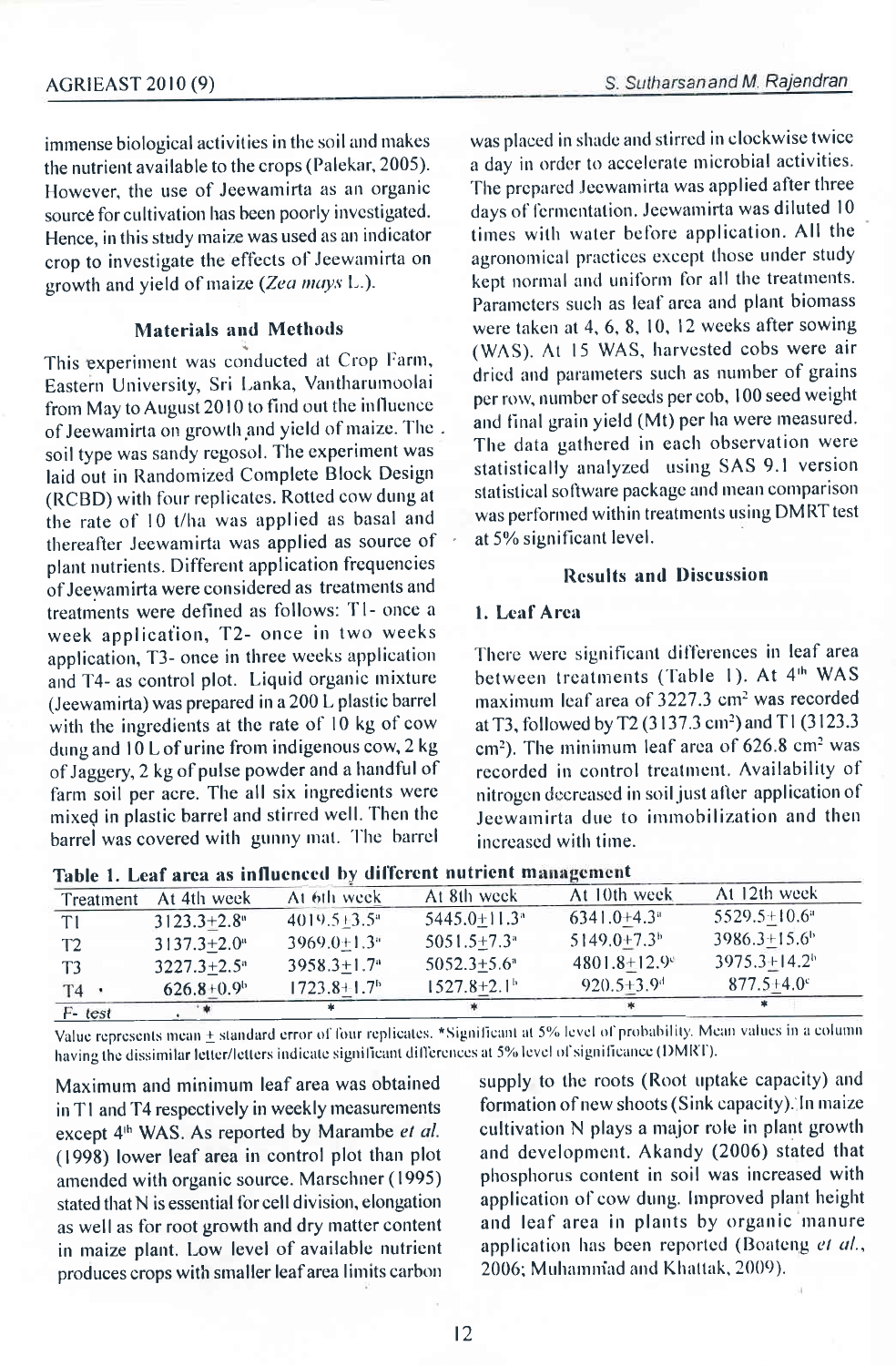The leaf area of the crop at a particular growth stage indicates its photosynthetic potential or the level of its dry matter accumulation. Rasheed et al. (2004) stated that higher leaf area attributed to higher dry matter accumulation potential of crop. It clearly indicates that application of Jeewamirta favours the maize plant growth.

#### 2. Plant biomass

There were significant differences in leaf area between treatments (Table 2). Maximum and minimum plant biomass was recorded in T1 and T4 respectively except 4<sup>th</sup> WAS. Maximum dry weight of 56.9g was recorded in T2, followed by T1  $(34.9g)$  and T3  $(28.7g)$ . The minimum dry weight of 10.6g was recorded in control plot at  $4<sup>th</sup>$ WAS.

| F-test         | $ -$                      |                              |                          |                              |                                |
|----------------|---------------------------|------------------------------|--------------------------|------------------------------|--------------------------------|
| T4             | $10.6 \pm 0.9^{\circ}$    | $38.9 + 1.7b$                | $45.0 \pm 2.1^{\circ}$   | $47.6 \pm 3.9^{\circ}$       | $58.7 + 4.0d$                  |
| T <sub>3</sub> | $28.7 + 2.5^{\circ}$      | $102.4 \pm 1.7$ <sup>a</sup> | $208.9 + 5.6^{\circ}$    | $203.5 + 12.9$ <sup>cl</sup> | $215.0 + 14.2$ <sup>el</sup>   |
| T <sub>2</sub> | $56.9 + 2.0$ <sup>a</sup> | $99.5 + 1.3$ <sup>*</sup>    | $190.2 + 7.3b$           | $248.6 \pm 7.3^{\circ}$      | $263.0 \pm 15.6$ <sup>ab</sup> |
| T1             | $34.9 \pm 2.8^{\circ}$    | $100.1 + 3.5^{\circ}$        | $227.4 \pm 11.3^{\circ}$ | $276.6 \pm 4.3^{\circ}$      | $327.7 + 10.6^{\circ}$         |
| Treatment      | At 4th week               | At 6th week                  | At 8th week              | At 10th week                 | At 12th week                   |

| Table 2. Plant biomass as influenced by different nutrient management |  |  |  |  |
|-----------------------------------------------------------------------|--|--|--|--|
|-----------------------------------------------------------------------|--|--|--|--|

Value represents mean + standard error of four replicates. \*Significant at 5% level of probability. Mean values in a column having the dissimilar letter/letters indicate significant differences at 5% level of significance (DMRT).

At initial stage plant requires low nutrients but adequate amount of nutrient is important for their growth and development. For the production of dry matter, nitrogen is an essential nutrient in addition to phosphorous and potassium. Plant biomass associated with dry matter production of plants and it depends on leaf area. Leaf area index is the major determinant factor of photosynthesis and dry matter accumulation (Dwyer and Steward, 1986). The higher leaf area attributed to higher dry matter production in T1 than other treatments at later stage. The similar results also were reported by Marambe et al. (1998) who stated that unamended control plot produced lowest dry matter than plot treated with EM and other organic source. Srikrishnah et al. (2010) stated that microbial activities increased availability of soil nutrients and thereby increased the leaf area and biomass production of crops. Raja et al. (2007) reported that when effective microorganisms increase as a community in soils, populations of native effective microorganisms are also increased. Thus, the micro flora become rich and the microbial ecosystem in the soil become wellbalanced.

Soldati et al. (1984) reported that an increase in dry matter accumulation leads to an increase in leaf area because proportion of dry matter allocated to leaves remain fairly constant while an increase in leaf area leads to an increase in rate of dry matter accumulation because light interception is directly related to leaf area during this phase of development. Rasheed *et al.* (2004). stated that erop growth rate significantly higher in fertilized maize than unfertilized maize. The rate of dry matter production begins to decline in treatments T2, T3 and T4 due to lack of available nutrients in soil and due to low application of Jewamirta than T1. The similar trend was obtained by Rasheed et al.(2004) who stated that plant biomass decline with time due to nutrient deficiency and plant senescence. Valero et al. (2005) reported higher values for net assimilation rate (NAR) during early vegetative growth but a decline during the latter stages, a situation which the authors attributed to a general decline in photosynthetic efficiency due to leaf age and lack of nutrients in later stages.

## 3. Yield and yield components Number of grains per row

Data recorded on average number of grains per ear row is represented in Table 3. The response of grain number per row (per cob row) to different treatments was significant ( $p<0.05$ ). Maximum number of grains per row (33.7) was recorded when Jeewamirta applied once a week interval while minimum grain number  $(17.3)$  was observed in control treatment. The reason behind that may be the difference in available nutrient to the crops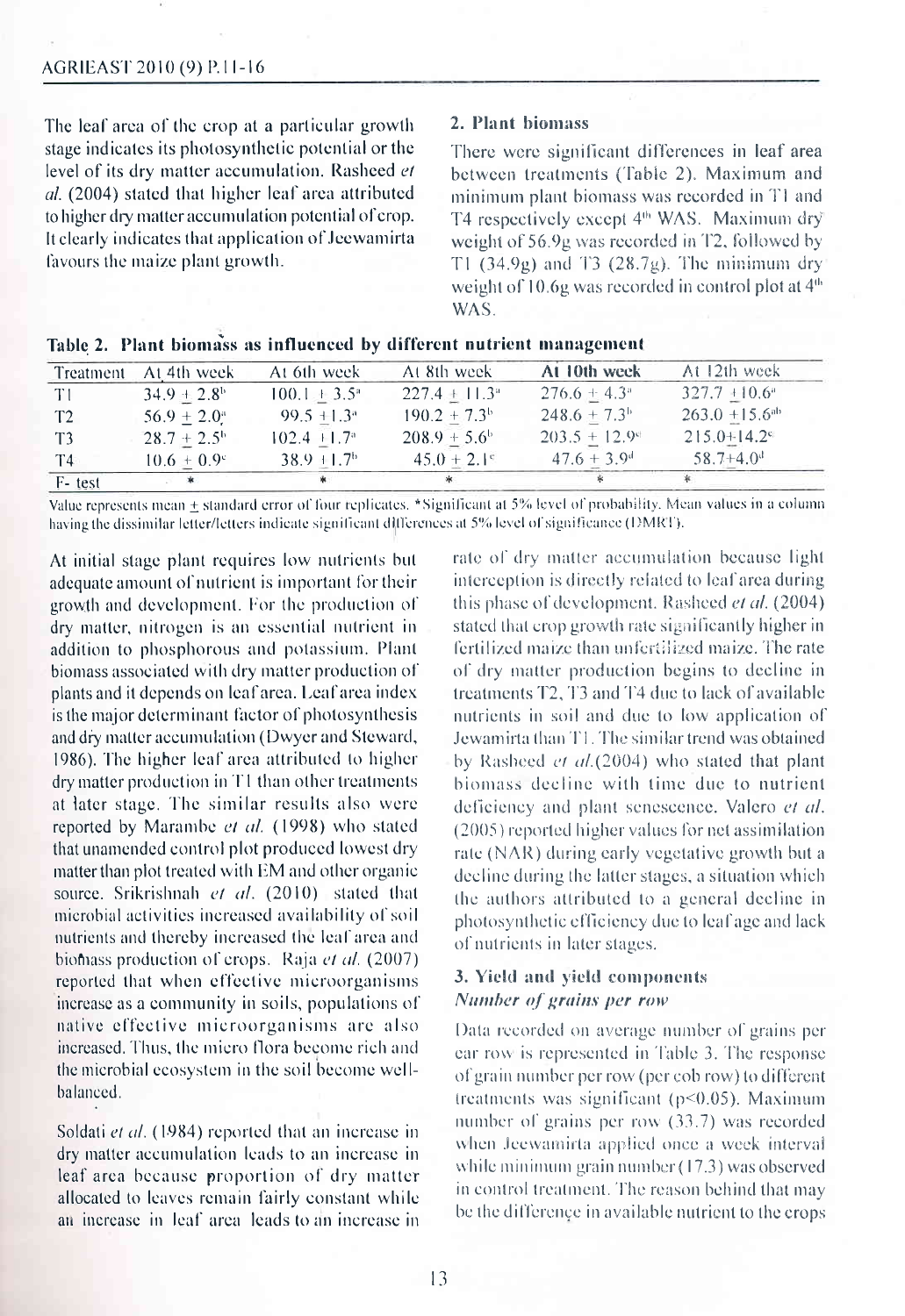among different treatments. Similar results were observed by Marambe et al. (1998) who reported that when increasing the concentration of EM enhanced the grain number and grain weight per cob.

## Number of grains per cob

Maximum number of grain per ecb (483) was recorded in plot which received Jeewamirta once a week while minimum'number (170) was recorded in control treatment. These results might be due to the variation in nutrient availability among the treatments. This was supported by Rasheed et al. (2004) who stated that seed number increases with increased available N and P. The P level increased with increased level of cow dung applied (Akandy et al., 2006).

The present results indieated the vital role of Jeewamirta liquid fertilizer in increasing the availability of N and P in soil. Hussaini et al. (2002) stated that substantial increase in grain yield primarily arising from N availability and secondarily from P. Application of jeewamirta improved nutrient availability through enhanced microbial activities. Increased microbial activity in rhizosphere and released organic substances by plants might be responsible for higher organic matter contents in the rhizosphere soil than in bulk soil (Marschner, 1995).

Due to the higher microbial activity in T1 compared with other treatments, it produces organic acids and thus increases the availability of native P and other nutrients through decomposition process (Palekar, 2005). Carbonic acid produced after the decomposition increased P bioavailability (Marschner, 1995). It has been reported that humic acids increase the number of roots thereby increase the growth and plant development of maize (Alvarez and Grigera, 2005).

## Average weight of 100 seeds

Application of Jeewamirta had significant different ( $p$ <0.05) in 100 seed weight. The maximum weight of 20.9g was observed in Tl but statistically was

equivalent to  $T2(20.7g)$  and T3 (20.0g) while significantly minimum weight  $(18.2g)$  was recorded in control plot. It may be due to the difference in application frequency of Jeewamirta liquid fertilizer. Poor dry matter partitioning to the grains, lower leaf area may be the reasons for lowest 100 seeds weight in control treatment. Sangakkara et al. (1993) reported that increasing the availability of nutrients increases the number of grains and grain weight of maize. The rnost critical phase for N supply is the grain filling stage when the canopy N levels typically decline as the plant progresses to maturity (Christensen et al., 1981) and retranslocation of N from leaves and the stem to ears predominate (Lemaire and plenet, 1999). Higher availability of nutrient in grain filling stage attributed to higher value in 100 seeds weight in Tl than other treatments.

## Grain yield

The grain yield was significantly affected by the treatments' effect. The grain yield varied between 1.9 t/ha in control and 6.1 t/ha in treatment which received Jeewamirta onee a week (Table 3). The reasons may be the difference in nutrient availability among the treatments. Yield differences among the treatments of T1, T2 and T3 might be due to different level of N. Similar trends in yield differences across N levels have been reported by Sharifi et al. (2009). Sanjeev and Bangarwa (1997) reported that grain yield increased with increasing N level. The highest yield obtained in T1 might be due to its superiority in yield components. Liquid formula of Jeewamirta consisting of huge number of beneficial'microbes and thus improves the soil fertility level through natural process. Cyanobacteria as promissory rnicroorganisms improve the decomposition of death planting materials and increasing the activity of the soil micro flora. It further improved the recycling of essential nutrients with further advantage of ensuring sustainability of ecosystem, because there is a continuous renewable carbon source and also contributing in fixing N and <sup>P</sup> mobilization (Zulpa et al., 2008).

When increased the application of Jeewamirta, it increases the amount of availabiliry of nitrogen and possibly other essential nutrients and thus increase the dry weight and yield of maize. Addition of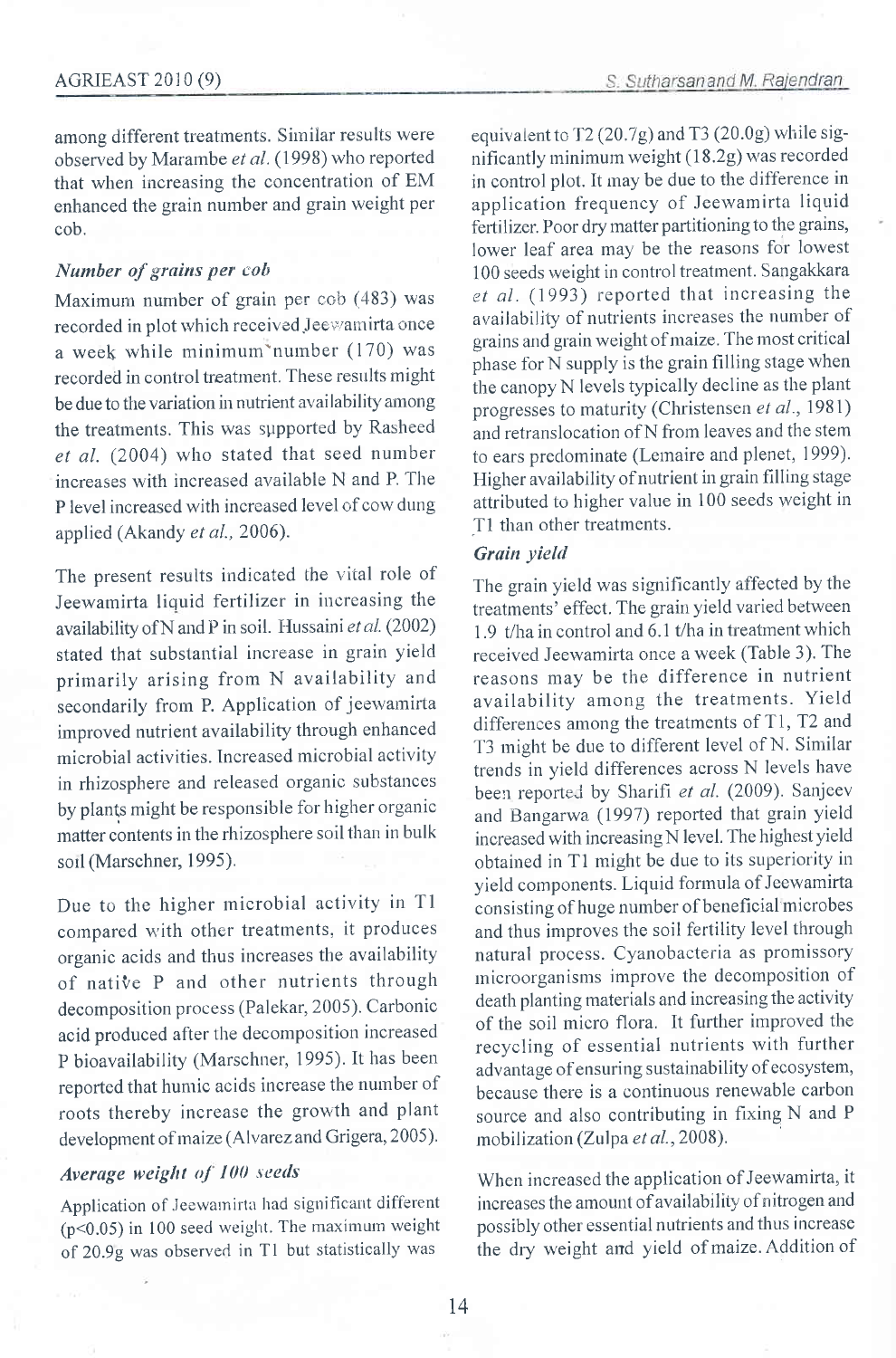nitrogen increases small roots and root hairs which in turn facilitated the high absorbing capacity per unit of dry weight (Hussaini et al., 2008). Ojeniyi et al. (2010) stated that increased availability of nutrients in soil and maize crop led to enhanced growth and cob yield.

| Treatment      | No. of grains<br>per row | No. of grains<br>per cob    | 100 seed weight<br>(g)    | Grain yield<br>$(t/\text{ha})$ |
|----------------|--------------------------|-----------------------------|---------------------------|--------------------------------|
| Т1             | $33.7 + 0.9^{\circ}$     | 483.0+22.5 <sup>a</sup>     | $20.9 + 0.3$ <sup>a</sup> | 6.1 <sup>a</sup>               |
| T <sub>2</sub> | $28.3 + 0.9b$            | 377.7+13.4 <sup>b</sup>     | $20.7 + 0.3$ <sup>a</sup> | 4.7 <sup>b</sup>               |
| T <sub>3</sub> | $24.3 + 0.7b$            | $307.3 + 7.3$ c             | $20.0 + 0.1$ <sup>a</sup> | $3.7^\circ$                    |
| T4             | $17.3 + 2.3$ °           | $170.0 + 33.2$ <sup>d</sup> | $18.2 + 0.2^b$            | 1.9 <sup>d</sup>               |
| $E$ -tact      |                          |                             |                           |                                |

Table 3. Yield and yield components as influenced by different nutrient management

Value represents mean + standard error of four replicates. \*= Significant at 5% level of probability. Mean values in a column having the dissimilar letter/letters indicate significant differences at 5 % level of significance (DMRT).

#### Conclusions

From these results it could be concluded that application of Jeewamirta liquid organic fertilizer had significant effect on maize growth and yield. Based on the findings, application of Jeewamirta once a week with incorporation of organic manure as basal can be the alternative organic source of nutrient to obtain optimum yield in sustainable and environmental friendly manner.

## References

- Akandy, M.O., F.I. Oluwatoyinbo., C.O. Kayode and F.A. Olowokere (2006). Response of Maize (Zea mays) and Okra (Abelmo
	- : schusesculentus) Intercrop Relayed with Cowpea (Vigna unquiculata) to Diffe rent Cow dung Amended Phosphate Rock. World Journal of Agriculture Science 2 (1): 119-122.

Alvarez and S. Grigera (2005). Analysis of soil

- · fertility and management effects on yields of wheat and corn in the rooling pampa of Argentina. Journal of Agronomy and Crop Science 191 (5): 321-329.
- Arun. K. S. (2000). A Hand book of Organic Farming. Agrobios (India), Johdhpur. p. 628.
- Boateng, S.A., J. Zichermann and M. Kornahrens (2006). Poultry manure effect on growth and yield of maize. West Africa Journal of Applied Ecology 9: 1-11.
- Christensen, L.E., F.E. Below and R.H. Hageman (1981). The effects of ear removal on s enescence and metabolism of maize. Journal of Plant Physiology 68:1180-1 185.
- Dwyer, L. M. and D.W. Stewart (1986). Leaf area development in field-grown maize. Agronomy Journal 78: 334-343.
- Hussaini, M.A., V.B. Ogunlela., A.A. Ramalan., A.M. Falaki and A.B. Lawal (2002). Productivity and Water use in Maize (Zea mays L.) as Influenced by Nitrogen, Phosphorus and Irrigation Levels. Crop Research 23: 228-234.
- Hussaini, M.A., V.B. Ogunlela and A.A. Ramalan (2008). Mineral Composition of Dry Season Maize (Zea mays) in Response to Varying Levels of Nitrogen, Phosp horus and irrigation at Kadawa, Nigeria. World Journal of Agricultural Scie nces 4 (6): 775-780.
- Iwaishi. (2005). Effect of organic fertilizer and effective microorganisms on growth, yield and quality of vineyards. The journal of General and applied Microbiology  $51(5): 313-318.$
- Lemaire, G. and D. Plenet (1999). Relationships between dynamics of nitrogen uptake and dry matter accumulation in maize crops. Determination of critical N concentration. Journal of Plant and Soil 216: 65-82.